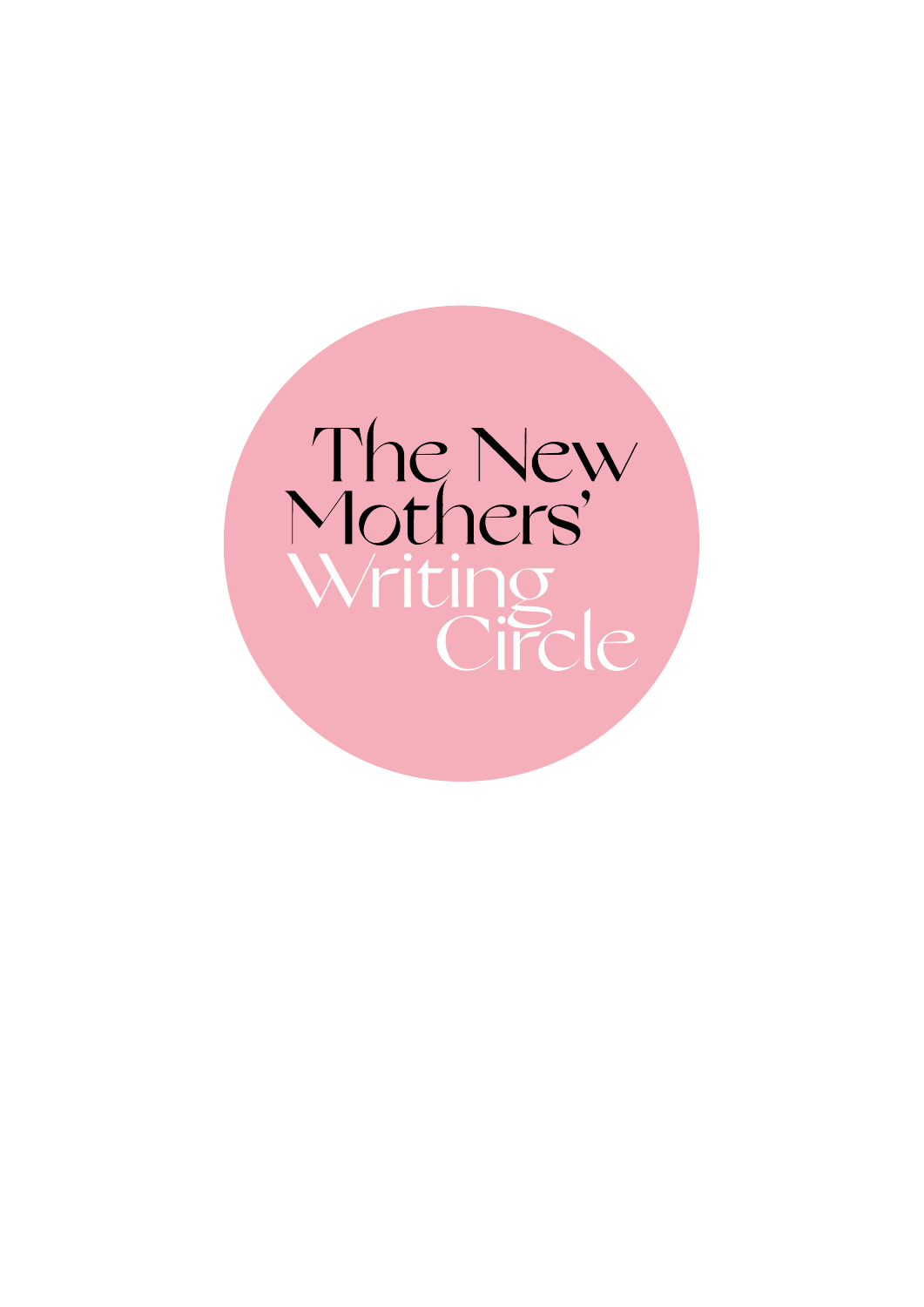# **Contents**

| 3  | Catrin Kemp, Founder | Foreword                                                  |
|----|----------------------|-----------------------------------------------------------|
| 4  | Amanda Ajomale       | Mama, I Really Did Try My Best                            |
| 5  | Karen Angela         | The Perfect Day After All                                 |
| 6  | Deanne Cunningham    | To Innes in 2037                                          |
| 7  | Genevieve Herr       | <b>First Night Home</b>                                   |
| 8  | Catrin Kemp          | <b>But We Survived (Excerpt)</b>                          |
| 9  | Lori Love            | <b>My Breastfeeding Journey</b>                           |
| 10 | Ishbel McFarlane     | <b>Holding Her</b>                                        |
| 11 | Rowena McIntosh      | <b>Milk Drunk, Baby</b>                                   |
| 12 | Marita Neely         | <b>Never Closer</b>                                       |
| 13 | Philippa Roloff      | It Is                                                     |
| 14 | Saima Sheikh         | Somewhere Between Here and There I Found You<br>(Excerpt) |
|    |                      |                                                           |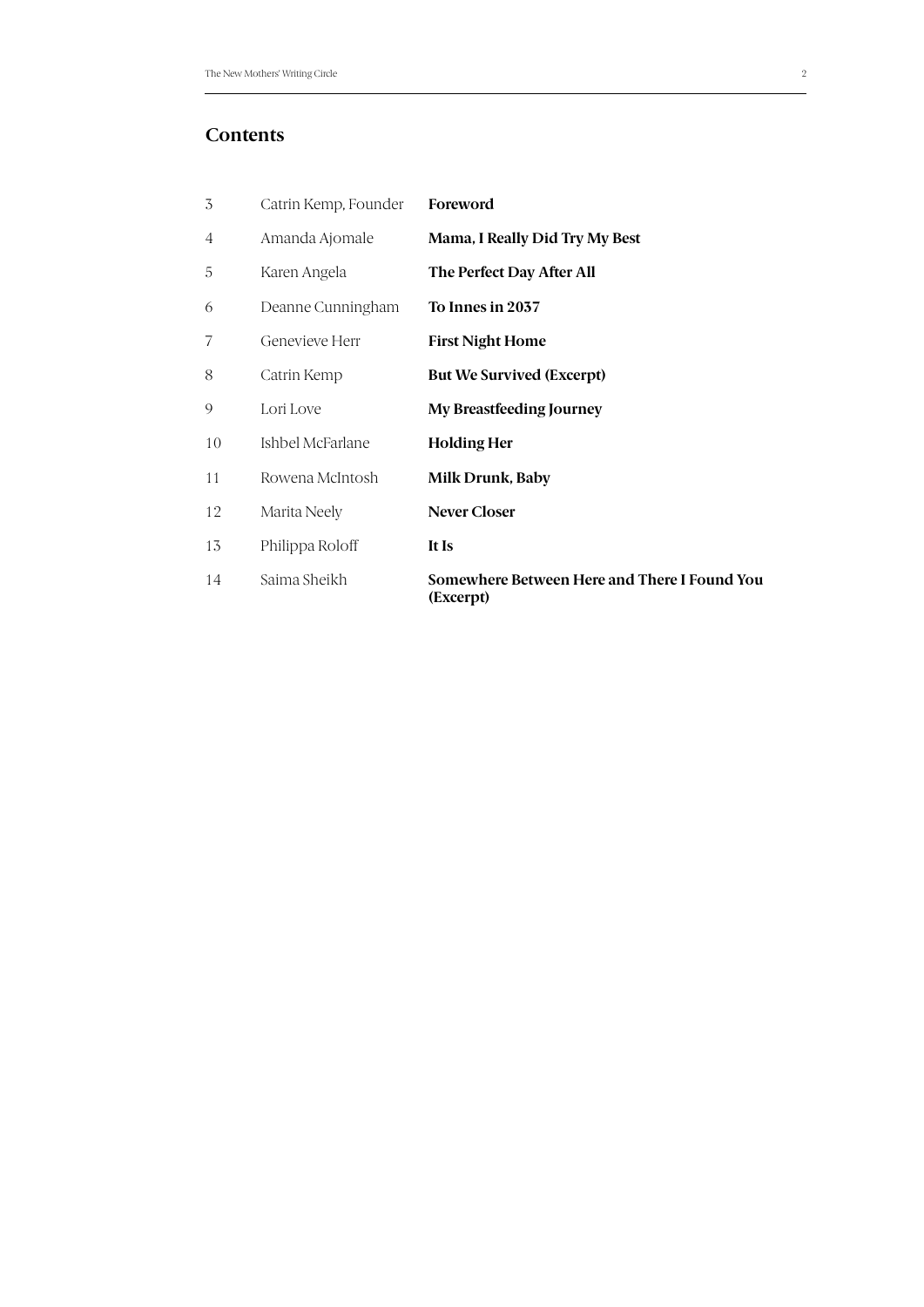### **Foreword** Catrin Kemp, Founder, The New Mothers' Writing Circle

When I first began dreaming up The New Mothers' Writing Circle I'd probably never uttered the words 'global pandemic'. The project's aim, back then, was to bring together a group of new mothers, to get them writing and empower them to reflect on their personal journeys through the first few months of motherhood.

As the project began, incredible similarities began to emerge between living through the COVID-19 crisis and new motherhood: A sense of unreality, of shell-shock and a lack of preparedness; of time taking on a weird, stretchy quality; a homesickness for our former lives coupled with a lack of language to describe the new identities we found ourselves in.

What these new mothers – and new mothers the world over – were and are still living through is unique; a sort of motherhood squared, a beautiful, surreal nightmare within a momentous global crisis.

The New Mothers' Writing Circle (increased to weekly sessions in an attempt to maintain close connection with the mothers at such a vulnerable stage) covered topics from maternal rage and love to sleep and identity. We read excerpts by Rachel Cusk and Esther Morgan, Toni Morrison and Jenny Offill, and we returned to Naomi Stadlen's *What Mothers Do (Especially When it Looks Like Nothing)* again and again. We watched Chimamanda Ngozie Adichie talk about the dangers of hearing a single story and within three weeks George Floyd was murdered. This pamphlet of writing sits within the context not just of the coronavirus pandemic but the global Black Lives Matter movement too.

Our creative writing grew from a huge range of prompts – imagery, folklore, stories from differing angles and 'what if' starting points. We learned what it was to write and share freely, to have butterflies in our stomachs when reading our work aloud – for many of us, for the first time since school. The writing here is made up of short stories, accounts of births and breastfeeding journeys, conversations between our innermost selves, poetry and letters. Some are excerpts and some are presented in their entirety. At every turn, the mothers have been brave, creative, honest and funny, and have, without fail, supported each other. I thank them all for everything they brought to this pilot project. I am so grateful that we got to meet, just that once back in March, before everything in our lives became *so damn virtual*.

Additional thanks must go to Genevieve Herr, whose brilliant writing prompts and exacting edits helped shape the writing contained here. Lydia Davidson was absolutely instrumental in the smooth set up and running of the workshops; without her knowledge and skills this project, without question, would have been lost. The authors and academics who gave their time to share their depth of experience and writing know-how – Carolyn Jess-Cooke, PM Freestone, Abie Longstaff and Susan Berridge – brought a richness of voices to the workshops and were always insightful and incredibly supportive. The project would have been a shadow of itself without any of these bright, strong women.

Finally, thank you to the funder, Creative Scotland, and in particular Literature Officer Viccy Adams, who championed The New Mothers' Writing Circle from the word go.

I hope you enjoy reading these contributions.

Catrin Kemp Founder

More of our writing and information about the project can be found at: newmumswriting.co.uk

E: tnmwcglasgow@gmail.com



@newmumswriting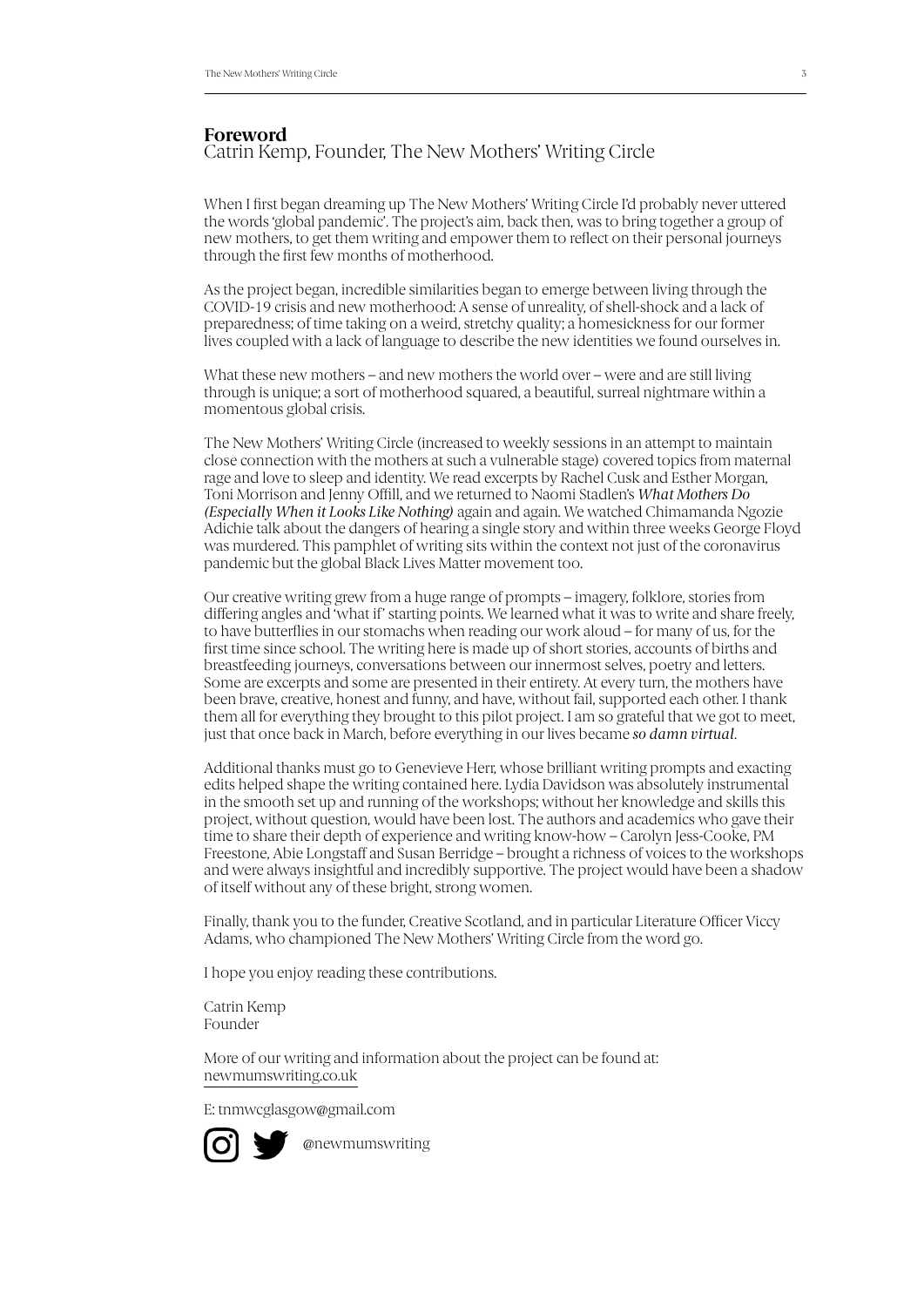## **Mama, I Really Did Try My Best**

Amanda Ajomale

Mama, I really did try my best. He did nothing wrong. He went to the park; he was wearing a mask. Stopped and searched because his skin was suspicion enough. His mother is my mother, but my blue eyes and golden hair shield me from the crime of my Negro blood. His skin, dark, like hers, is reason enough, punishment enough, to lock him away, hide him from society. And still we fight violence with silence and somehow expect it to stop. 'Mama, I really did try my best,' I said in my one phone call. The call I only got after begging, pleading. Down on my knees in tears, crying for my mother. Born of a Black woman, born of a Black woman, born of a Black woman, whose blood runs through these very streets, whose breasts nursed babes who would grow to hang her own children from trees for sport. They see it in the shape of my nose. An African man in a white man's skin. And my eyes are as blue as my tears are wet, tears for my brother whose only crime was having a Black woman for a mother. Punishment before judgement. Walking while Black, and that one drop of Negro blood was enough to alter the value of his life. Should I, then, consider myself lucky? Had my skin been dark like my brother's, My eyes darker, My hair curlier, Would I even get to call my mother? Would I even have the chance to hear her voice one last time before my soul was so cruelly snatched from this earth by those who consider my hue a threat to their own existence? Mama, I really did try my best. But maybe my children can do better.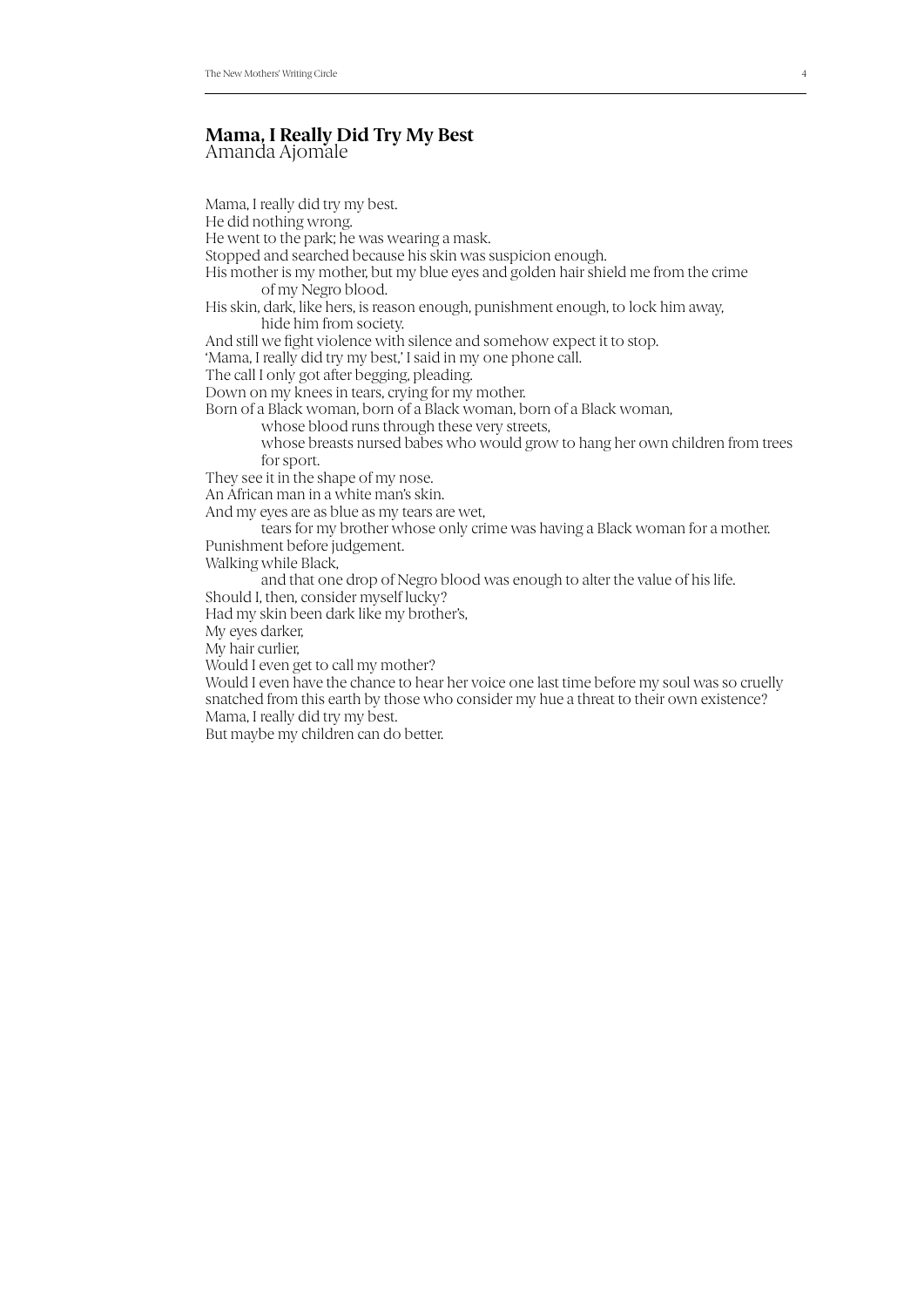# **The Perfect Day After All**

Karen Angela

Breathing heavy it all feels so tight, she's sweating, panicking. She mustn't cry or she will smudge the perfection of her make-up. Her mum wraps her arms around her and she feels reassured, but the tears quickly build up, like a dam ready to burst. With not a second to think any more about it, her makeup is being touched up, her mum helps her buckle her 'something new' shoes, her sister is sorting the trail on her dress. It's almost time…

Despite her thoughts, she looks and feels absolutely stunning, her long dark hair hanging down in loose curls, lace flowing and sparkly beads hugging her figure. She watches all her family and friends arrive at this spectacular venue, huge smiles on their faces, she can hear laughter and see the excitement they have for this long-awaited day. But for her it's different, there's something missing, she's been waiting, waiting and hoping, hoping he'd step out of one of the many taxis she's watched come and go, but she hasn't seen him yet. It will be the perfect day regardless, she tells herself as she looks at his outfit hung out perfectly, waiting for him to arrive. A grey tartan kilt with grey jacket and socks, his size nine shoes neatly sat beside.

They've had a strained relationship since his affair but she's his girl, his first-born baby girl, and she longs for him to see sense, to see his face as she reveals her beautiful dress, for him to see his baby girl in the most precious dress she'll ever wear. This is a moment he will never get back.

'Time to go, Diamond.' Her mum's words prompt a smile, as the photographer continues to capture the final moments and her journey down the spiral staircase. Her mum carries her trail, while her sister guides the kids down, and suddenly they're ready for the grand entrance. She takes her mum's hand at the left and her boy's on the right and, after the flower-girls and her maid-of-honour, it's her turn to walk down the aisle to her future.

She smells the perfume her future husband has bought her, its sweet, floral scent. She looks at her baby boy and tells him, 'It's time to go see Daddy', and, with her baby on one side, her mum on the other, her husband-to-be waiting for her and so much love in one room, she steps forward. She knows this is going to be a day she will forever cherish.

As the doors open, she hears her family and friends gasp, cameras flashing as they capture their first glimpse of her and she is aware of how tightly she is squeezing her mum's hand. She has longed for the day for so long, and as she locks eyes with her future husband it's like there is no one else in the room. For a moment, she forgets the troubles previously playing on in her mind.

During the ceremony she sees glances of her nearest and dearest warming their rings, making wishes as they rub and admire them. As the story of their love unfolds, they share tears and laughter with their guests. The memories continue to be made and shared throughout their day as the photographer captures little details that she would have otherwise missed. Her son blowing bubbles in the gardens, her god-daughter, niece and nephew playing happily in the sun. Her gran telling stories of when she was little.

Later on, she pauses to take it all in, looking around the room as the music plays. Her auntie is the first on the dance-floor, smiles all around and she realises her day is perfect, just the way it is.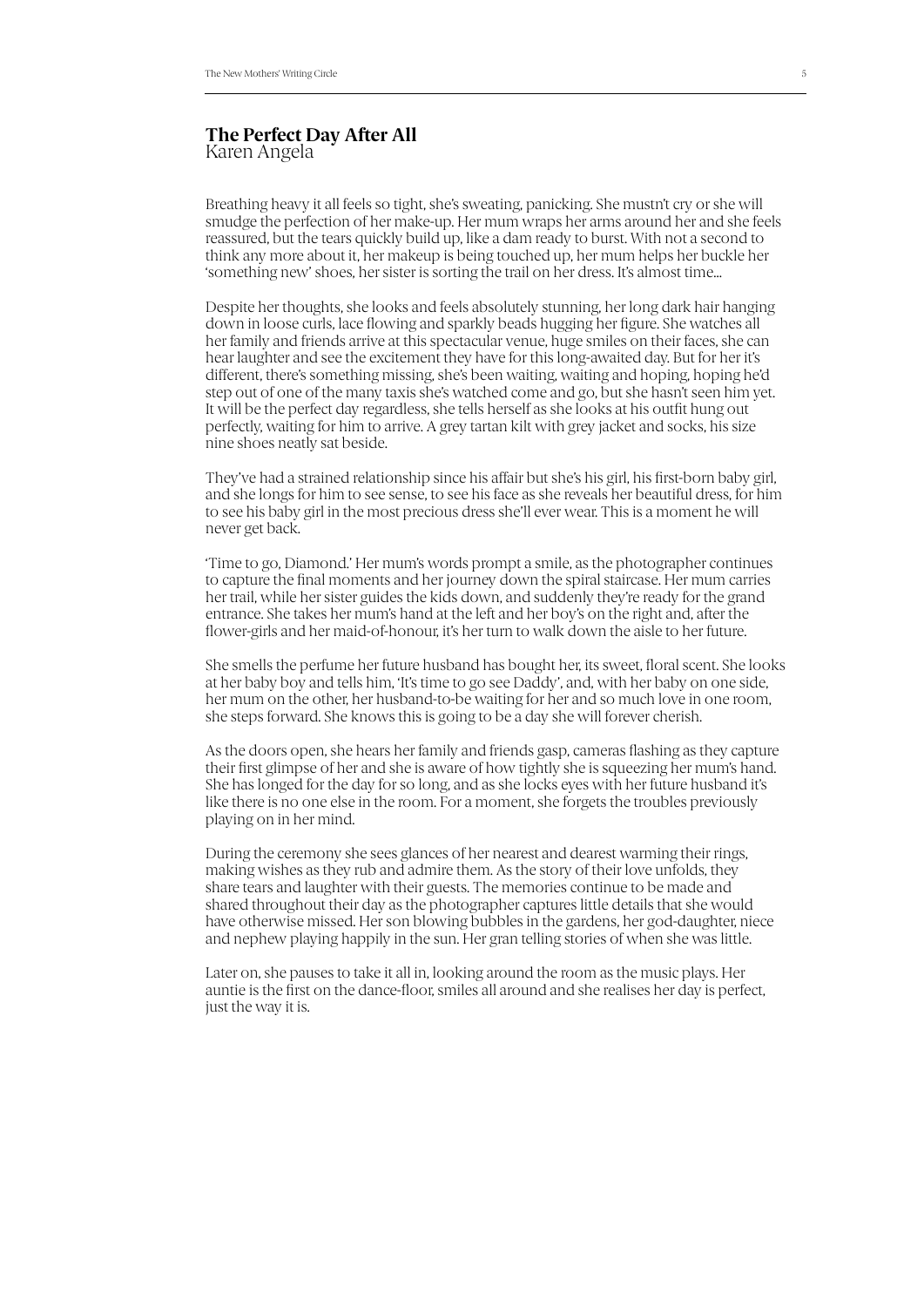# **To Innes in 2037**

Deanne Cunningham

Dear Innes,

Happy 18th birthday from 2020! I hope you're having a wonderful day. We recently celebrated your first birthday here. The sun shone, I bought far too many helium balloons and we sat in the back green at Wilton Street drinking champagne and eating sugar-free cake (about as tasty as it sounds). The coronavirus meant we were only allowed four guests, and your poor grandparents weren't even allowed to pick you up for a cuddle. But we had live music from good pals, enormous piles of presents and you crawled around delightedly in the scrubby grass. Never happier than when you've got grubby knees.

One year of having you in the world with me. One year of waking up to your sleepy smiles. One year of being your mother. A word which still feels alien to me.

And what a year it has been. It's impossible now, of course, to imagine the world without you in it. You came and your arrival shifted everything, tilted the axis of my world, and nothing was ever quite the same again. Including me. In the last year, you've taught me more about patience, anxiety, tenderness and the intricacies of different tractors than I ever thought possible. And love of course. Unimaginable love.

Becoming a mother feels like embarking on a life-long journey of transformation, one that I'm only just at the start of. It's been a tough ride at times, but with you beside me, I'm beginning to appreciate this new person I'm becoming.

It's fascinating to wonder who you will be at eighteen. Right now, you are so golden and delicious. Chubby, sturdy little legs, sandy curls at the nape of your neck. An obsessive hoover lover and a neophyte harmonica player. Today I love nothing more than to kiss the unlined soles of your feet, to receive your wet, open-mouthed kisses. It's impossible to believe that one day you will be a grown man. I hope that we have done an OK job of getting you there. That we've kept you safe and secure; that you are happy and confident. Are you bookish and creative like me? Or sporty and scientific like your dad? Perhaps you're both. Maybe you're neither. I already know that, whoever you are, I'll love you the same. And surely by now you'll let me sleep later than 6.30am.

And who might I be by then? Only time will tell, but I have no doubt you'll continue to stretch me: to push me to my limits, to make me cry with laughter and boil with rage. To teach me about who I am and to shape the person I am still becoming. I'm going to miss these precious baby times so much – your sleepy head on my chest, the indescribably lovely sight of your bottom in the bath. But there will be many more adventures to come. No matter how old we get, let's still dance to David Bowie in the kitchen.

Most importantly, I hope you know that you are very loved. That you always have been and that you always will be.

Have a great birthday (and don't get too drunk please). With love, your mother xxxx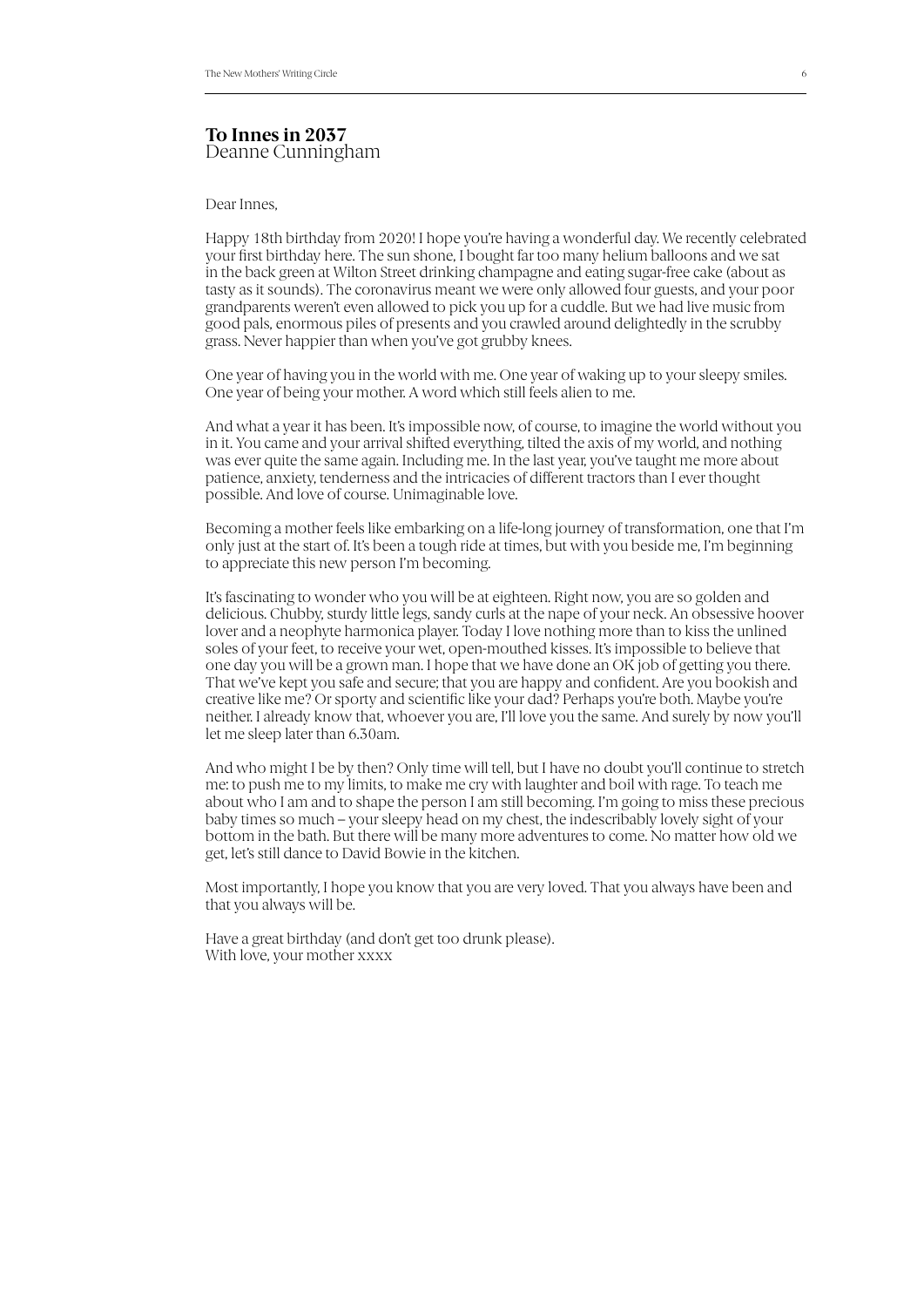### **First Night Home**

Genevieve Herr

When I wake up, he is standing over me with something in his arms. There is a subdued wailing in the room, like a distant car alarm.

'You need to feed the baby,' he says.

He looks tired too, his voice is thick with sleep.

'We don't have a baby,' I say. I'm too startled to pretend, but I can see right away that was a mistake.

'The baby,' he says. 'This baby.'

He holds it out then; an actual, real-life baby, and I have never seen it before in my life.

From the bed where I sit, inexplicably sore, I can see a straight line to the front door. We always leave the keys on the shelf beside it when we lock up. I could run for it. I would turn left, to where the park is, where I know a few of the neighbours by sight. I wonder if they will let me in, a woman clutching a baby in the middle of the night. But, somewhere, there are parents missing a baby.

'Are you OK?' he says.

The room is cast in a strange half-light, a light I associate with illness. There is, in fact, a bowl next to the bed and a large glass of water. A packet of painkillers. Someone has put towels down on the bed.

I push back the covers and put my feet on the floor. Stalling for time. He watches me. 'I'm fine,' I say, gently. 'Give me the baby, OK?'

He looks immensely relieved and puts the baby in my arms. I get the briefest impression of a small wet mouth, bony limbs drowning in white fabric.

'You need to feed her I think,' he says uncertainly.

With the baby crooked awkwardly in my arms, I lift up my T-shirt. The baby knows better and shifts its head away. I realise that the droning sound in the room is the baby crying. 'You could try the feeding pillow,' he says.

He hands me a circular pillow, stiff and striped blue and white. He helps me lie the baby on it. I flex my feet against the wooden floorboards. A straight line to the front door, snatch up the keys. My bare feet slick on the wet pavement. The lock is stiff when it rains. Somewhere out there, someone is missing their baby.

In the sick-room light, the room takes shape. A wooden trestle with a basket resting on it. The rug pushed back. Shutters left open, rain against the glass. The kaleidoscope shifts. Shutters dropping in my mind.

The T-shirt I'm wearing is my husband's. We took three with us. The first two sit balled damply in a carrier bag at the foot of the bed. A thin plastic hospital bracelet is on my wrist with a date on it and my name in biro. The baby has a similar tag – it just says, baby. The striped pillow, which my friend dropped off a few weeks ago. It works for some people, she said. Give it a shot.

We had a baby, I think.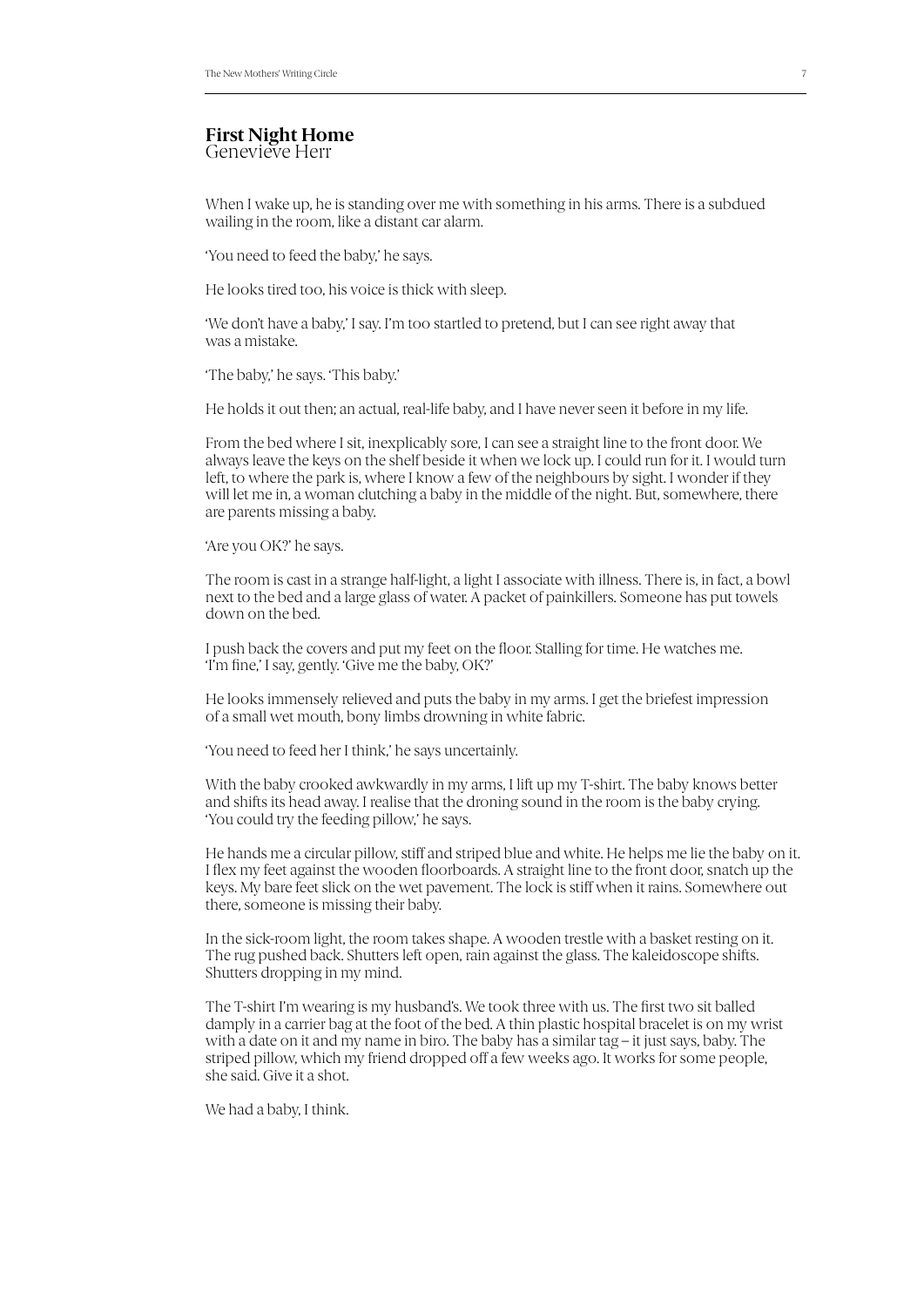# **But We Survived (Excerpt)**

Catrin Kemp

So much of that time was wrong.

My sensible waterproof remains on its hook for weeks on end. Blue skies and sunshine. I wade through plastic toys and endless food debris. After a week stuck indoors, I hand the baby to my husband, dig out my old trainers and hobble out of the flat.

I begin to run in 60-second bursts, using an app on my phone to coach me. Down the steps and along the river; over the bridge and up the hill, through the park and then a loop back towards home. I try to notice what it is to be living through this time; I try to note down words to describe it in an effort to find *meaning, joy, gratitude*.

One day in April I notice three mallards sitting in a row, like teenage boys posing on a wall; the following week, a mother duck passes me with miniature balls of fluff and feather paddling in her wake. In the same spot days later, a majestic heron tiptoes silently through the shallows of the river. This to me is something. The fact that I have looked and seen and noted.

My playlist grows to include uplifting disco and seedy house music; steady, repetitive beats that drive me on to put one foot in front of the other.

#### *She's ready to fight, she's ready to bite, she's ready to stay up all night She got fifty dollar bills, she got fifty dollar bills* 1.

I run now for 3 minutes at a time. Over the music, I hear church bells ringing and I take out my headphones. Somewhere, things are normal. Parishes. Small communities. Perhaps I am nostalgic for a time I never lived through – when being a woman and a mother was more straightforward: A sturdy pram, a scrubbed floor, an intricate brooch on a brown wool coat.

#### *That's how the good Lord works That's how He works* 2.

It is May. Weeds sprawl from the sides of the pavements and grasses grow a foot high. Hundreds of yellow poppies, everywhere you go. My little boy, not yet three, holds my hand as we wander slowly down the street. The same way we walked yesterday, and the day before that. He sees endless dandelion clocks, snails, dried dog poo. I see people's trimmed hedges. Teddies and rainbows in the windows. I admire cherry blossom and a neighbour's choice of door colour. His hand reaches blindly for mine when he returns from bashing yet more dandelion fluff. Underneath the ache of loneliness, I feel a bud of joy swell in my heart. The sheer miracle of him, the beautiful crown of his head.

#### *Stay with me, don't lose me now So I can thank you for just being so damn excellent* 3.

I run for 12 minutes along the river, crowded now with people from all over the city looking for beauty. *Where is the mother duck and her ducklings?* I see a dog in a Hi-Viz coat. It says NERVOUS in large black capitals along its flanks. I want a bright orange t-shirt which says OVERWHELMED.

I run for the full 30 minutes. Cheers and fireworks accompany me through my headphones, June sunshine beats down. Once I would have felt elated. As it is, I am questioning why the hell I thought becoming a mother was a good idea. I suspect, just like in the days after my baby's birth, that I will learn to look back at the pandemic, dry-mouthed at the horror of it all. *It was incredibly intense,* I'll tell anyone who asks, *but we survived*.

A longer version of this piece can be found at newmumswriting.co.uk

**➊**. Sworn Virgins, *Fifty Dollar Bills.* Quoted with kind permission of the artist and their publishers DEEWEE Studio (Belgium) | **➋** The Joubert Singers, *Stand On The Word*. Quoted with kind permission of the artist and their publishers Favourite Music (France) | **➌** The Juan McLean, *Happy House*. Quoted with kind permission of the artist and their publishers DFA Records (USA)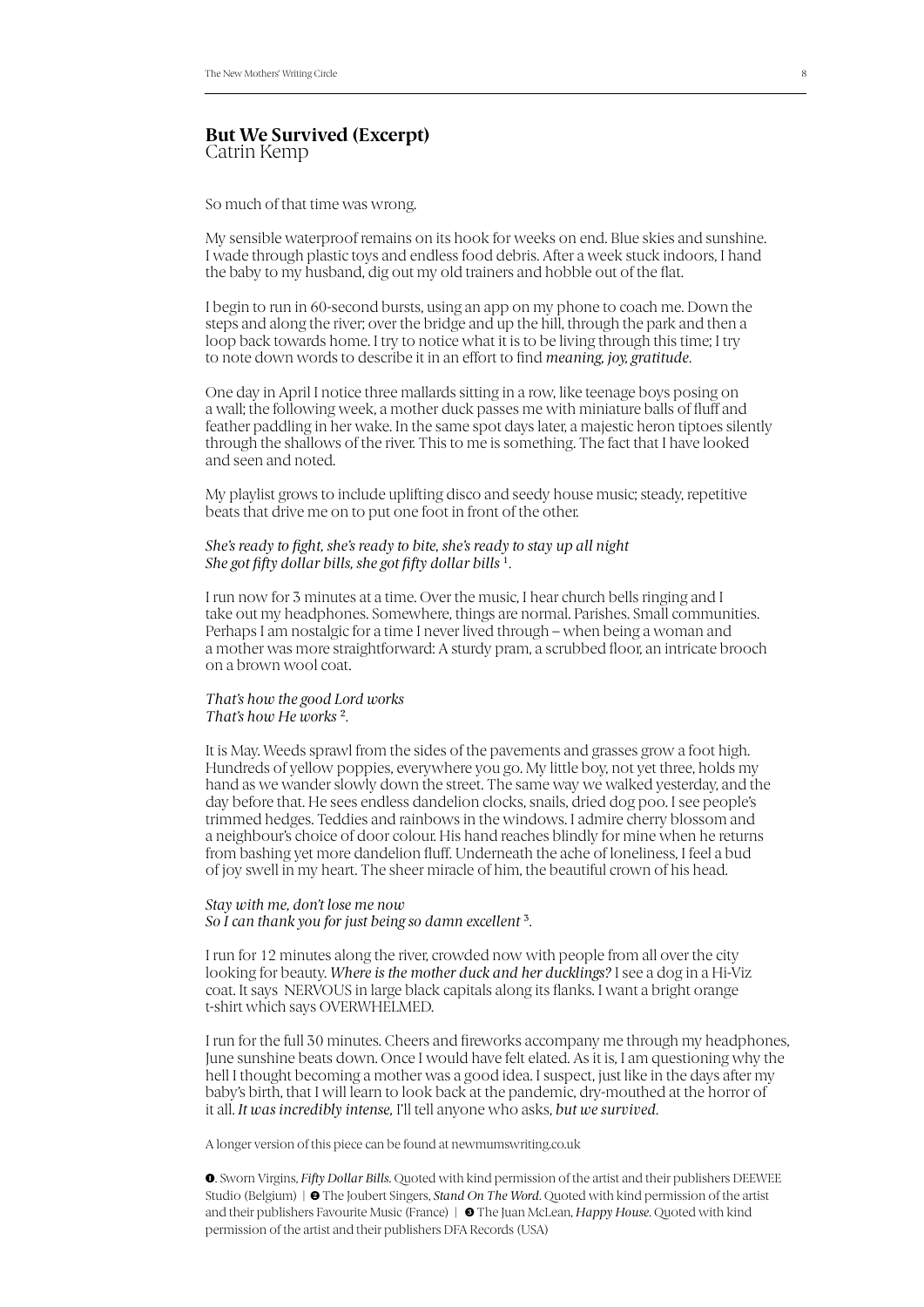# **My Breastfeeding Journey**

Lori Love

We are called 'mammals' (from Latin mamma, 'breast') because of the presence of mammary glands in our breasts which produce milk to breastfeed our young. I used to think of breasts as a visually-pleasing part of my body which could potentially attract a mate, but not as much more than that.

That changed with the birth of baby Yasmin. All of a sudden, my breasts were producing a white liquid that would keep my baby alive. At first it felt like I was breastfeeding for twenty out of twenty-four hours. Yasmin would scratch my insides during the last month of pregnancy, so it didn't surprise me that she continued this behaviour while she was on the boob. She would scream and we had no idea why. Also, my nipples were being shredded. It felt like Gerard Butler from the movie 300 had yelled 'THIS IS SPARTA!' at me and kicked me down a black, bottomless pit.

Other mums would sit in cafes, having coffee and cake, reading a book, their babies blissfully attached to their boobs. How on earth was I supposed to do that, while trying to get my baby to latch on at the correct angle, while she screamed, scratched and yanked at my hair? Not to mention the blinding pain in my nipples. Each time Shaun brought her to me, I wanted to run away.

'Give her formula,' I would say. 'Your supply will go down.' 'I don't give a shit, OK? Were you a Medieval torturer in your past life?' Now I'm glad I kept going. And I'm thankful to Shaun.

Yasmin was born via a C-section, so my milk came in late. That's why she would scream. She was also a big baby, so she lost more percentage weight than other babies. The midwife insisted we supplement her diet with formula. Her big spews afterwards added to our distress. Yasmin was very close to being hospitalised, but managed to scrape through.

Luckily, our sister-in-law, a consultant obs/gynae, told us there were double breast pumps available to hire from the hospital. This breast pump turned out to be a game-changer and helped increase my supply. I wonder now if other women, who don't have an obs/gynae in their families, get proper guidance from the midwives.

The six-week growth spurt was brutal. I was up at least forty-eight hours, mostly breastfeeding, on the verge of insanity. My delirious mind wandered, looking for ways to make things better. Can I do some coke? No, it will get passed on to Yasmin. Can I hand Yasmin over to some stranger on the street and go to sleep? No, I will go to jail and Shaun will leave me. Can I wear earplugs and go to sleep? No, I might oversleep and Yasmin might go hungry.

There was sweet stuff too, which, I assure you, greatly outweighs the difficult stuff. All my breastfeeding troubles ended after six weeks. I too could have finally breastfed at Costa while having coffee and cake with a book in hand, had it not been for the bloody lockdown. Hopefully soon. I love how Yasmin asks for milk like a baby bird – blind, quivering, helpless, with an open mouth. She says, 'Mm? Mm? Mm?' in her sweet, bird-song voice. I get to feel like her saviour by reuniting her with her beloved boobs. I love the feeling of her warm, pudgy body against my chest. I love her gasping and gulping noises of satiety. I love how she looks up at me and bursts into giggles with my nipple still in her mouth. It's so easy to soothe her no matter how upset she gets. I can see it on her face – how she appreciates having a little nook where she feels cozy, secure and nurtured. I realise there will be a point in the not-so-distant future where she will develop a more complex personality and I will have to invent new ways to help her solve her problems. But for now, I have my breasts and I'm grateful for them.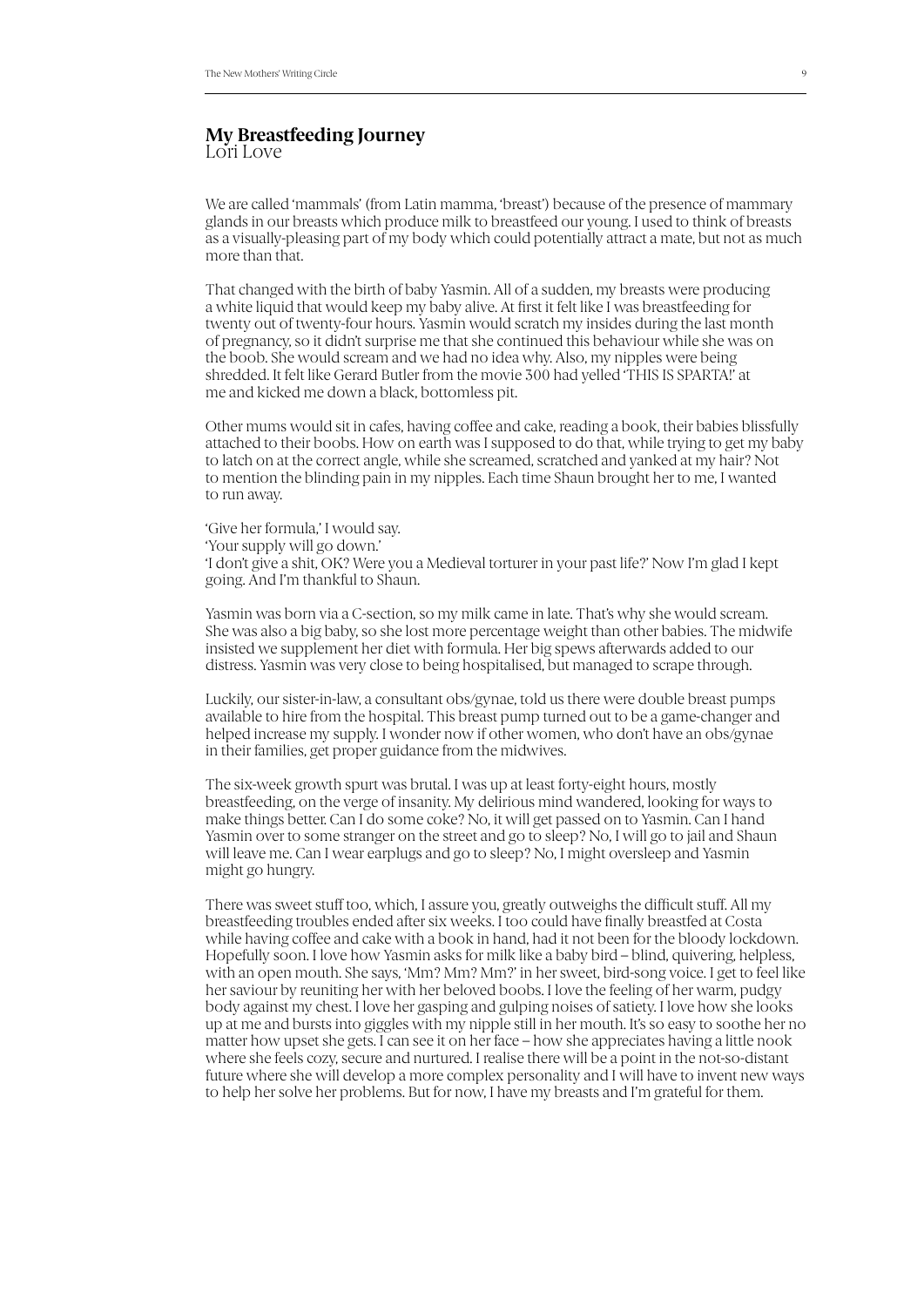#### **Holding Her** Ishbel McFarlane

I didn't have to hold her the first time I held her. I'd been carrying her all these months and we had spent twenty-four hours dancing together, blindfolded, not knowing our partner. And here she was – my dance partner, held up in silence so I could see her sex. I don't know what happened then. I was on my back, someone else's legs in front of me in stirrups. My arm was stretched out on a thing, full of things. There were so many people there were so many lights and it was over. The baby. The baby. A real baby. This baby. The first time I held her it was on my chest. Skin-to-skin, skin-to-skin, skin-to-skin, the holy phrase of my antenatal classes. I felt like a magic healing stone – lay her on me and the fairies can't get her, can't come and steal her breath. I held her as a stone holds up. I was heavy and happy in my nakedness, like a stone. I was a joyful glacial stone in a flat landscape, left there a million years ago for this – sun-warmed.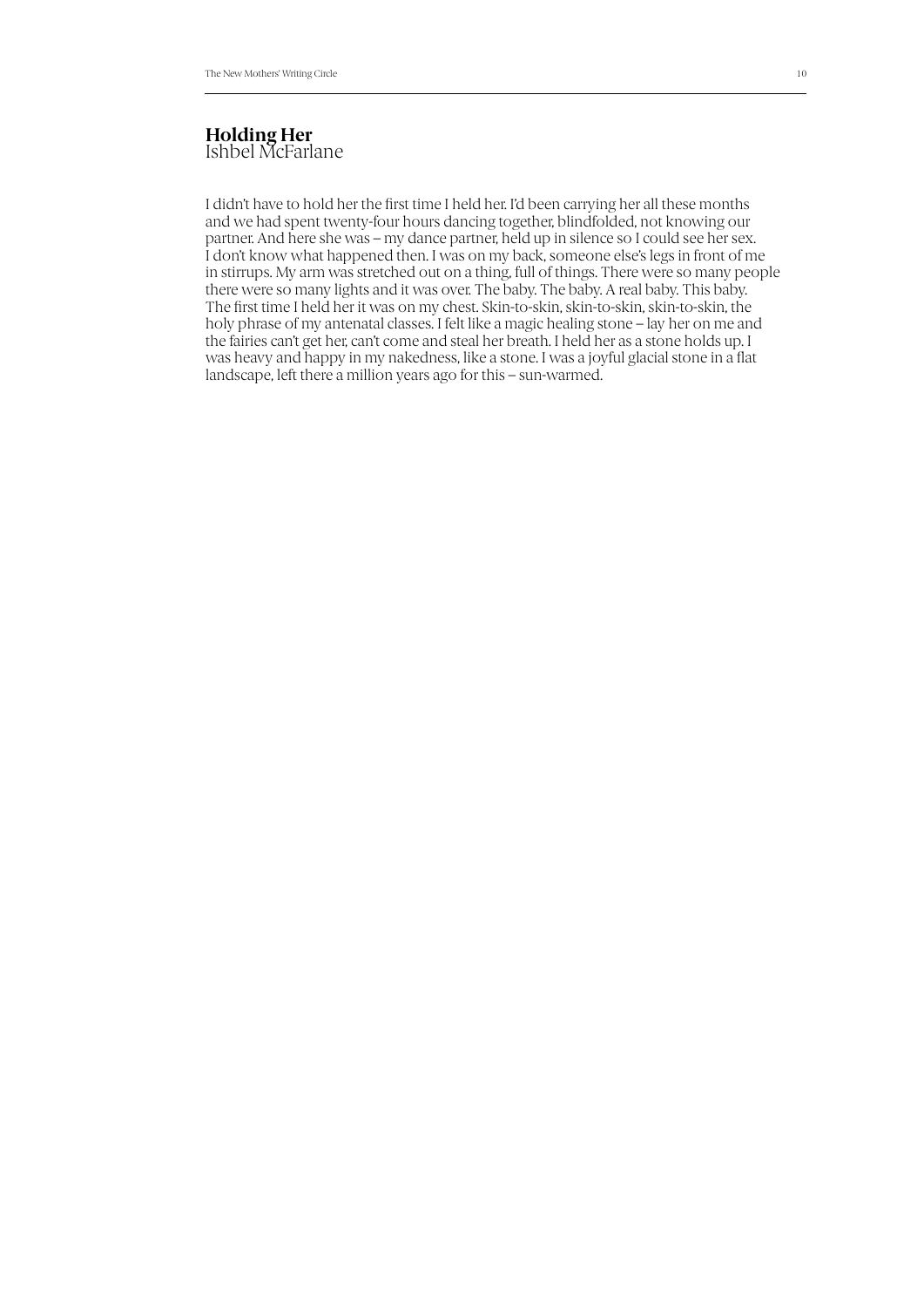### **Milk Drunk, Baby**

Rowena McIntosh

While I was pregnant, I attended a breastfeeding workshop. Before the session, we were encouraged to watch a video of a brand-new baby, just seconds old, slowly inch its teeny pink body up its mum, blindly find her breast all by itself and start feeding. There was probably soothing classical music playing.

'Aren't a baby's innate instincts amazing?' cooed the workshop leader.

Nothing like being shown the highest possible standard before you start something completely new. For me, this hands-off, baby-led approach doesn't happen. In fact, I don't seem to have enough hands to both hold and position my baby. He seems to have at least three and they are all in the way. My partner has to pass him to me with his little arms pinned to his sides, a tiny human rocket. Destination: nipple.

In the workshop we were shown photographs of breastfeeding women reclining on sofas and beds, looking so relaxed they could be advertising them. Now, a cushion tower has to be retrospectively built around me and the baby. In my rush to stop the hungry cries, I don't have time to get comfortable before I'm pinned to the spot. I stare longing at my phone, the remote, my snack, sat tantalisingly just out of reach. 'Is it a good latch?' asks my partner, as he wedges cushions under my elbow. 'Can you pass me the Netflix remote?' I reply.

In the pictures, the women are smiling down at their babies. They look happy. The reality is that it really hurts. My nipples bleed. It takes so much determination to put him to my breast, knowing it will hurt.

'Perseverance' says the kindly midwife, who visits on his third day in the world, 'that's what you need to get through these first few weeks.'

I count through the discomfort at the start of each feed, an old running technique, to distract me. Sometimes the baby and I cry together. Driving home from a lunch with all his grandparents, he screams with hunger the whole way. A red light never felt so long. Rushing into the flat I fling my dress with the subtle nursing flaps across the room, ditch the bra, haul him to me.

'Sorry wee man, home now,' I sob.

He's crying because he's empty, me because I'm so full and uncomfortable.

It's frustrating, trying to master this new skill. But we're in it together, and when his eyelids droop and he falls off the boob with a big grin and a full belly I quietly sing to the tune of 'Love Shack':

*'Milk Drunk, he's a Milk Drunk.'*

And it's worth it.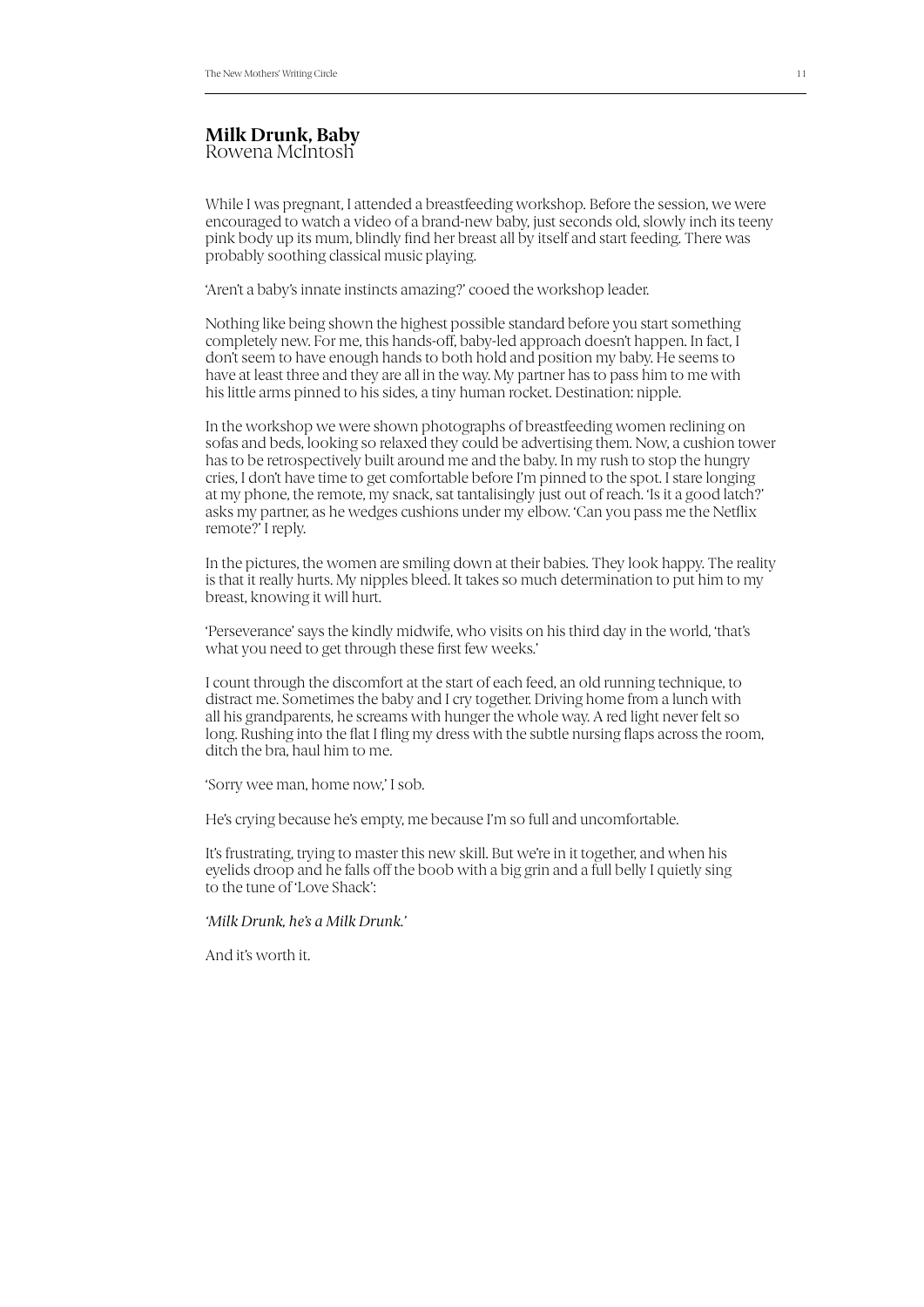#### **Never Closer** Marita Neely

My mother's arms pull me closer to her chest, holding me firmly but lovingly. We laugh at how my feet splash gently in the basin as I bob up and down on her knee. She picks up the big yellow sponge, heavy with water, to wash my feet. She tells me a story – how Jesus would wash the feet of his friends. His way of telling the world that he was there to serve others. I gaze at her and smile contentedly. This is home, where I belong.

Evening is approaching, bringing with it a breeze through the open back door. Its cooling presence is welcome in the heat of the kitchen, where a pot of stew bubbles away on the stove. All the delicious smells of my mother's cooking mix together in the air. I close my eyes to discern each unique scent; lamb, oregano, thyme, the earthy smell of vegetables and a tantalising hint of cinnamon unveils what is baking in the oven – an apple pie made with buttery short crust pastry.

I can hear my siblings playing in the garden. I brim with excitement at the thought of telling them what tonight's dessert will be… but that will have to wait. I want to savour precious time alone with my mother. Just the two of us.

A soapy, disinfectant smell rises from the basin and is quickly washed away by fresh water from the jug. While my mother scrubs my skin, I study the basin and jug with their matching Greek Meander pattern. Outside of wash time, they sit proudly on my mother's chest of drawers; jug within basin, flowers within jug. Daffodils in spring, peonies in early summer and whatever wildflowers I uproot as gifts throughout the rest of the year. Every evening they are temporarily housed within another vessel, so that my sticky hands and grubby feet can be cleaned.

My mother sacrifices her favourite accoutrements gladly, willingly and with unconditional love. She doesn't mind the spiderweb cracks that have weaved their way over the surface of the jug. She turns a blind eye to the chipped enamel of the basin. Time, use and clumsy hands have added features to the once pristine blue and white washbowl and jug. With a warm smile she lets me know she wouldn't have it any other way.

Squeaky clean and wrapped in a fluffy cotton towel, I perch on a stool and watch as she meticulously washes my siblings next – one, two, three. Her love not divided, but multiplied. In those moments I unknowingly learn the parenting skills that I would later practice and cultivate on my own daughter.

Now that I am a parent I often think back on my childhood. I think of that little girl, sitting quietly and watching everything so intently, her legs dangling in the air. Her only concern; if she would ever have legs long enough to touch the ground. My mother knew I would. She believed I would grow, spread my wings and soar. Every time I bathe my own daughter, I am reminded with a deeper understanding of the love my mother had for me. My Meander-patterned jug takes pride of place on my mantelpiece; filled sometimes with daffodils, other times with peonies and occasionally with whatever wildflowers my daughter tugs from the garden.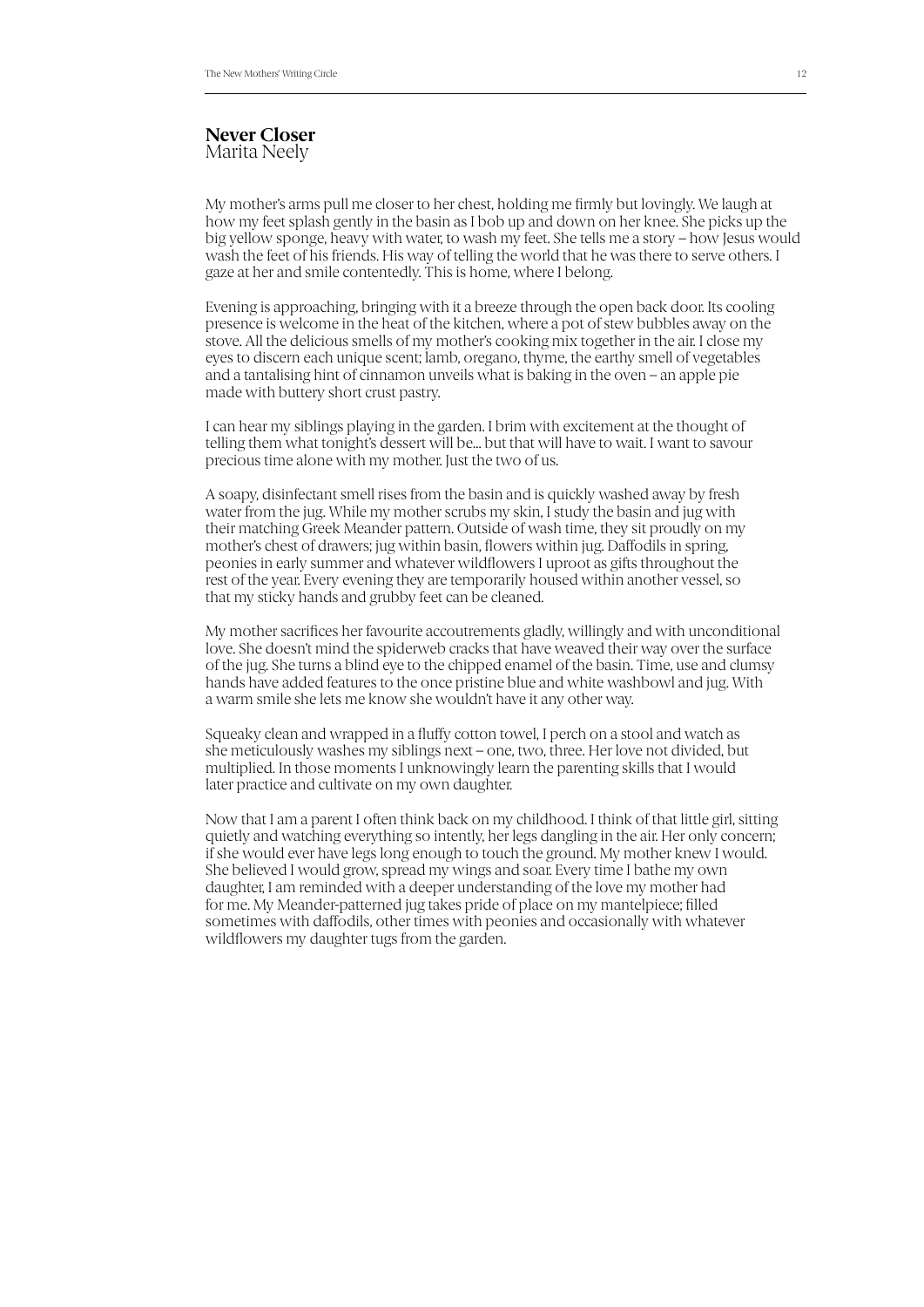### **It Is** Philippa Roloff

If my default response is anger, boredom is my Achilles heel. It is May, still. It is 10 degrees. It is grey and raining. It is Glasgow. It is lockdown. It is this flat. It is motherhood. It is numbing. It is never-changing. It is being productive. It is keeping going. It is staying healthy. It is daily walks in the park, whatever the weather. It is London having 30 degree weather again. It is not being in London. It is socially-distanced-socialising, one-on-one with the same two people for three months. It is having a baby with you at all times. It is counting the hours till the next naptime. It is being available for the auction countdown of every watched item on eBay. It is the rush of adrenaline as I come in with a winning bid at two seconds to go. It is the persistent, fruity smell of baby poo that lingers in my bedroom. It is the piles of crap I want to take to the charity shop. It is having nothing better to do but submit a formal complaint to Hermes following yet another delivery fuck-up. It is the same as yesterday. It is the same as tomorrow. It is waiting in a queue at the supermarket. It is waiting in a queue at the post office. It is going home again, parcels still in hand, because the queue stretches up the street and round the corner. It is waiting for Saturday night's take-away to arrive with the excitement of a four-year-old anticipating her birthday. It is pacing the bedroom, rocking my baby to sleep. It is the downy warmth of his head against my cheek, as he rests on my shoulder. It is discovering that my bedroom measures 10 steps from door to window. It is discovering that it is 15 steps from door to chest-of-drawers to window. It is giving myself another 10 steps until I can put him down, whether he is asleep or not. It is another walk in the park. It is finding a different combination of paths to walk each day. It is finding hitherto unknown areas of the park. It is observing the diurnal unfurling and blossoming of spring, progressing at a different pace depending on the area's exposure to the sun. It is lockdown. It is motherhood. It is discovering that there is not much to distinguish the two.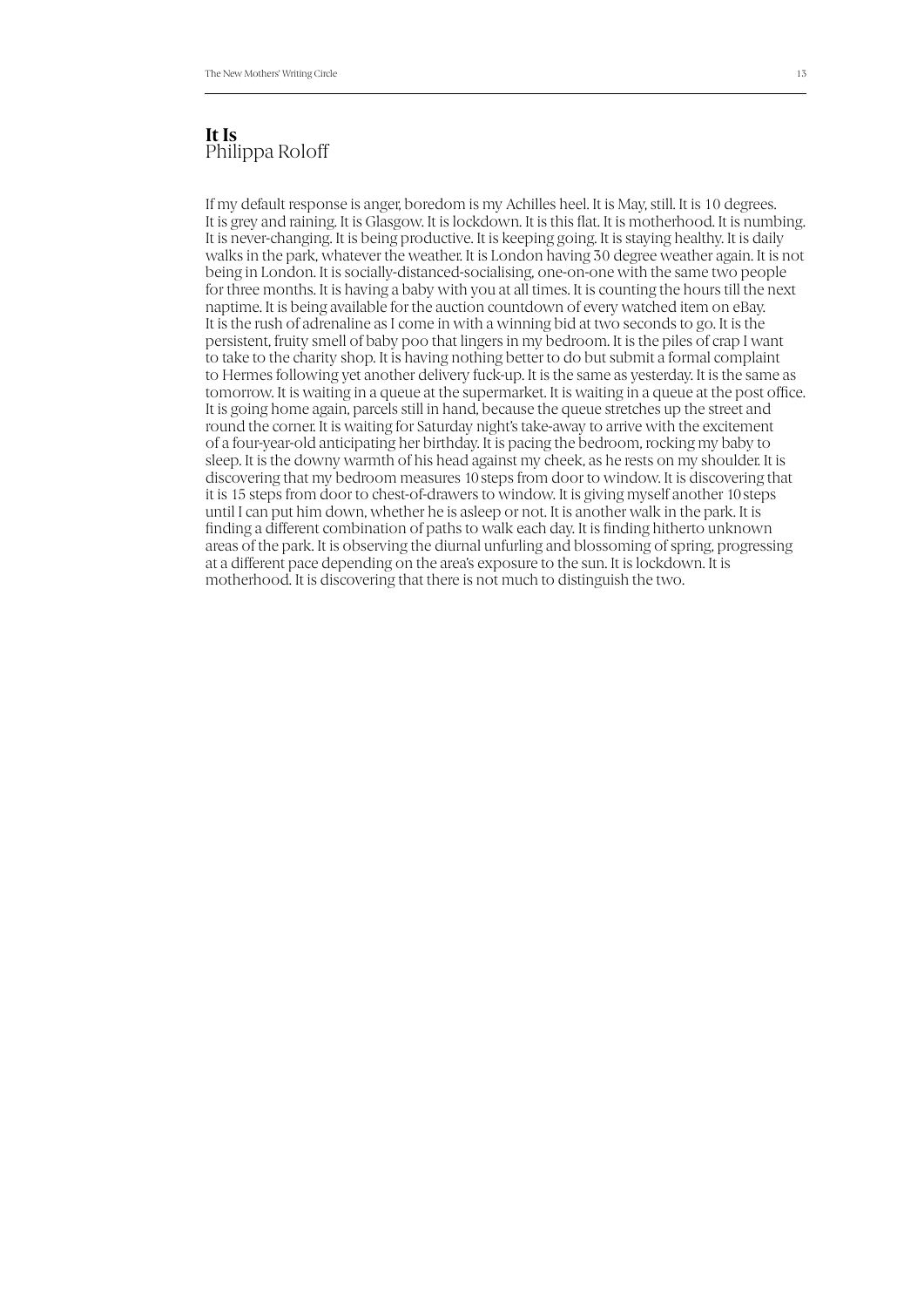### **Somewhere Between Here and There I Found You (Excerpt)** Saima Sheikh

I've imagined this scenario playing out in so many different ways and now that you are here, in the flesh, all I have to offer you is tears.

Her: Has it been rough? Me: No. It hasn't been rough.

I narrow my eyes, push my tongue to the side of my cheek, take a sip of coffee and a breath too. She knows exactly what I'm going to say, yet I say it still...

Me: The fact that you think it has been is exactly why it's taken us so long to meet. Her: Do you always need to be so critical? Me: Yes. You never give me a bloody break.

Her: Ah, I see you haven't lost your bite Saima.

Me: Yep. I still bite. But I'm so desperate to not. So, someone says something and I react. Not to everything, not always, but anything relating to the kids and I bite. These days I take a second though to think about whether I should, but nine times out of ten, you can bet I do. And I feel terrible and tired afterwards. Even when it's been worth it, but not for the reasons you think but because I'm not getting any closer to the red-haired, blue-eyed, slightly hunched old woman, walking down Byres Road with her waxed coat and bag for life full of closed tulips.

I lean forward so close our noses almost touch, blood rushes through my veins.

Me: Hey so listen, my heart is bursting and I need to tell you why. I've got these really beautiful kids that are my whole life. My eldest, Miriam, she is as old as the rocks and so forgiving. She was born in a storm. I could feel her before she knew she was ready. Then she made her mind up and strong as an ox she stayed her course. She was like a ball of fire coming into this world, a head full of jet-black hair and fists of fury. She looked at me. I'll never forget. A few seconds in the world and she dead stared at me, as if to hold me to account. She questioned me. What right did I have to be her mother? So I cried and I sang and I cried – it's all I had. Luckily it's all she needed and all was forgiven. She accepted me.

I knew though that I would always have to earn my place as her mother. We spent every minute together. I made so many mistakes and she just stayed. She stuck around. Strong, sweet. And it's been real, you know? I felt like becoming her mum catapulted me into the unknown, it unrooted all my banks and I became pure river, rushing towards something. What, I'm still not sure.

And then there's Esa. If Miriam was the storm, then Esa was the calm that followed. He has a face like butter, soft, creamy and it melts into you. Two huge black eyes with just the right amount of space for a kiss between them and these soft pink lips that never miss a drop of milk.

Together, they keep this river flowing. I've never known a love like this.

But I have so much anger and rage. Becoming a mum just brought that out. Everyone around me is tilting their head sideways, hoping to empathise, patronising instead. It is what we do as a polite society. I catch myself doing it to others and all I am is a big ball of rage. I have a fire in my tummy and a hope that sparks that flame. I don't always like people much, but I am so full of hope for them. I am always hopeful for a better tomorrow. It's no coincidence that I remember that one quote from *Cat's Eye* 4. 'It's old light and there's not much of it. But it's enough to see by.' But the rage exhausts me. I want to stand at a cliff and hurl out the kind of scream that would compete even with thunder.

Her: So why don't you? Me: I'm too angry.

A longer version of this piece can be found at newmumswriting.co.uk

**➍** Margaret Atwood, *Cat's Eye* (1988).